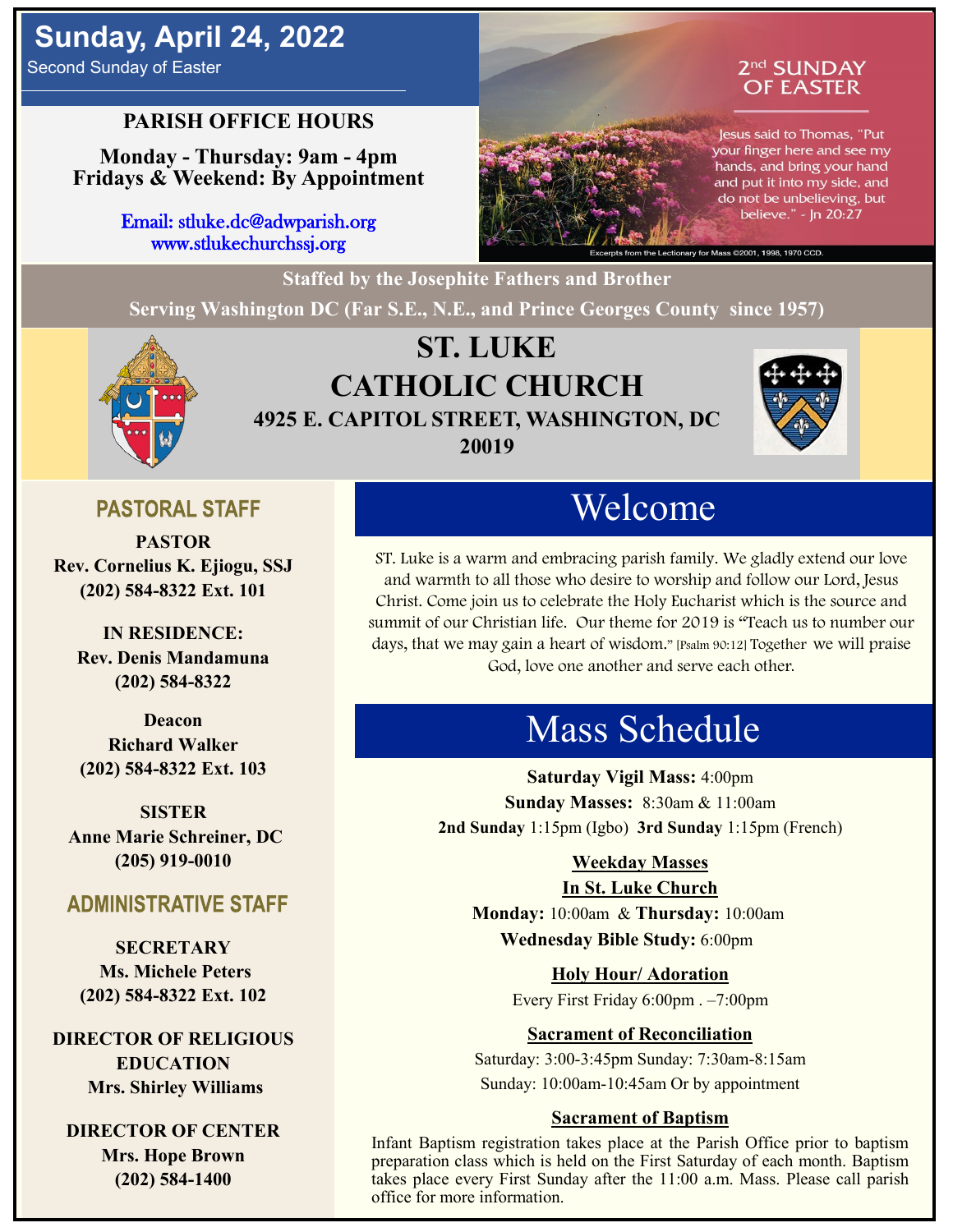**Second Sunday of Easter Sunday, April 24, 2022** 

# PASTOR'S CORNER

# Divine Mercy Sunday

 Mankind's need for the message of Divine Mercy took on dire urgency in the twentieth century, when civilization began to experience an "eclipse of the sense of God," and therefore, to lose the understanding of the sanctity and inherent dignity of human life. In 1931, Jesus appeared to Sr. Faustina in Poland and expressed his desire for a feast celebrating his mercy. The Feast of Mercy was to be on the Sunday after Easter and was to include a public blessing and liturgical veneration of His image with the inscription "Jesus, I trust in You."

 This promise of mercy has been affirmed by the Church, which has made Divine Mercy Sunday an occasion for receiving a plenary indulgence, "the remission before God of the temporal punishment due to sin whose guilt has already been forgiven" (CCC, no. 1471). The plenary indulgence is granted to the faithful under the usual conditions (Confession, Eucharist, prayer for the intentions of the pope, and complete detachment from sin, even venial sin). The faithful may either take part in the prayers and devotions held in honor of Divine Mercy in any church or chapel or recite the Our Father and Creed in the presence of the Blessed Sacrament exposed or reserved in the tabernacle, adding a devout prayer to the merciful Lord Jesus.

 There are many aspects of the Divine Mercy devotion, including the Chaplet, the Divine Mercy image, and the "hour of great mercy" (3:00 p.m.). The popularity of these devotions, focused on the Lord's infinite mercy, has grown rapidly in recent decades. Regarding the Chaplet of Divine Mercy, St. Faustina wrote that Jesus said to her, "At the hour of their death, I defend as My own glory every soul that will say this chaplet; or when others say it for a dying person " (Divine Mercy in My Soul, no. 811).

"Jesus said to Sr. Faustina one day: 'Humanity will never find peace until it turns with trust to Divine Mercy' (Diary, p. 132). Divine Mercy! This is the Easter gift that the Church receives from the risen Christ and offers to humanity at the dawn of the third millennium." — St. John Paul II, Divine Mercy Sunday Homily, April 22, 2001

https://www.usccb.org/prayer-worship/liturgicalyear/easter

### Reflection for SECOND SUNDAY OF EASTER

 Even Thomas struggles to remove his boulder! Being very pragmatic and determined, he wants to see the risen Christ for himself! Thomas's boulder is heavy with mistrust. Many of ours are too. A certain amount of skepticism is good, as it can save us from being duped or misled. But we can become so skeptical of things that it erodes our ability to trust anything we see or hear. Skepticism can actually be a well-disguised defense mechanism that we use to prevent us from being hurt or perceived as a fool. Having too much ego protection is a real risk. Thomas, because of the boulder blocking his vision, could not even trust the word of his friends.

 Boulders are hard to move. It's difficult to seek change or take a risk, especially when we are so afraid to be vulnerable or reluctant to trust another's word. When we are closed minded, overly pragmatic, unwilling to see things in a different way, stubborn or defensive, it is difficult to be surprised by God and stretched. We need to be less guarded, self-assured, and self-absorbed. God cannot break into the ordinary moments of our lives and inspire us when we cling to doubt. If we are going to discover resurrection faith, we have to believe that what the witnesses say is true, especially when they are credible. We also have to trust that the risen Christ is alive in us, too!

 While the first witnesses to the resurrection have faded into history, there are many others who have come after them. They continue to inspire by walking the talk of faith. They are the martyrs who offer their lives for the Gospel, the simple holy people in our communities who cling so steadfastly to their faith, those who have touched despair and found new hope and the ones who, even in spite of ridicule, still pursue their hunger and thirst for God.

 They are our friends, acquaintances, biblical heroes, and saints, and many others who are convinced that they have seen the Lord! The risen Christ may not surprise us with the same kind of visit as he did the first disciples, but God finds other ways. All we have to do is open our eyes, remove whatever is preventing us from seeing and believing and exclaim: "My Lord and my God!"

Liturgical Publication 2015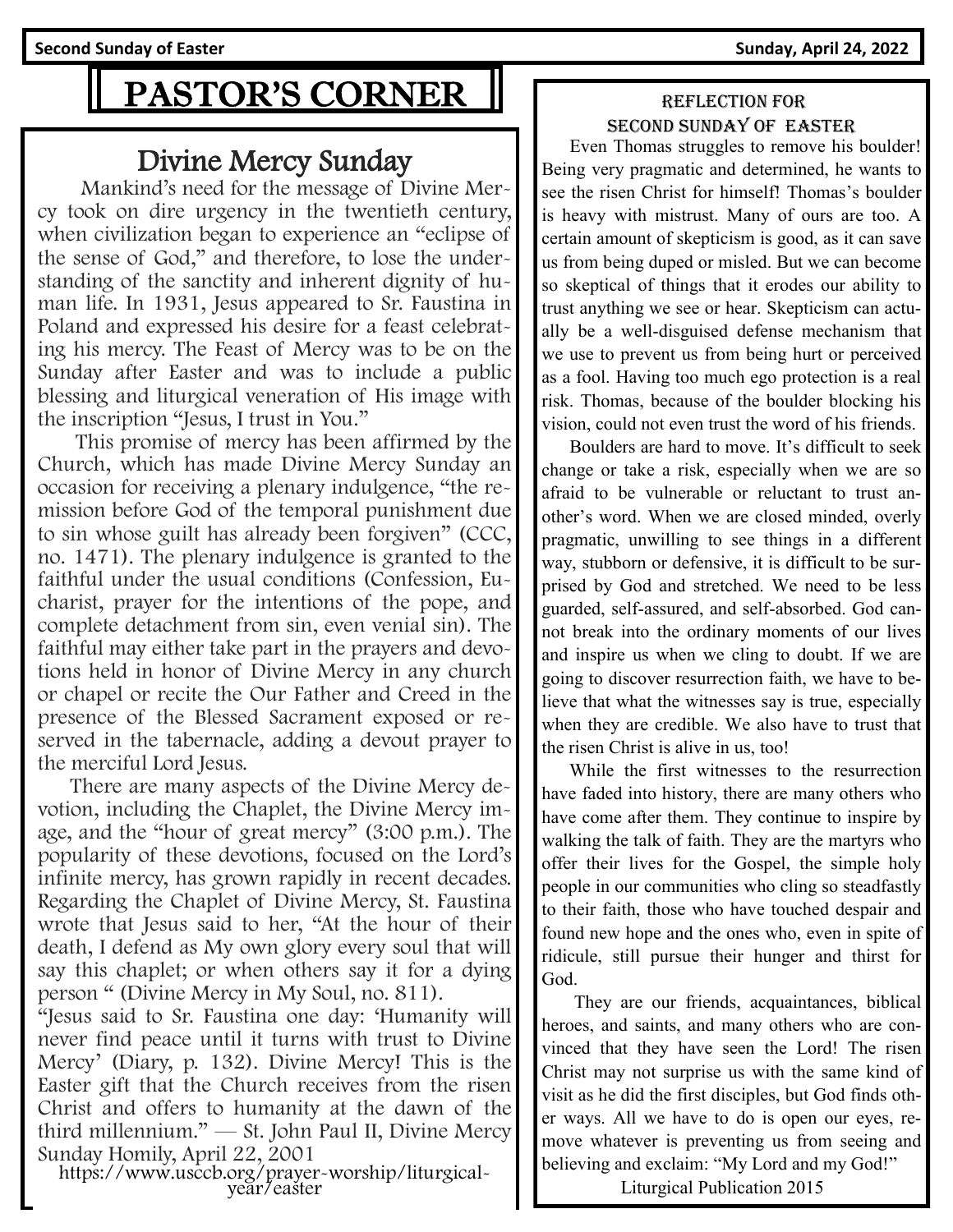#### HAPPY BIRTHDAY/ANNIVERSARY

We would like to wish a wonderful happy birthday

To Bernard O. Robinson, Nayia Faxio-Douglas, Ethan Marshall and Alina Pace. MAY THE JOY OF THE LORD

BE YOU STRENGTH!!!

# Church Support

Please consider making a donation to support our parish during this trying times. You may Drop off or mail your gifts to the parish. You may give online through our website: [http:www.stlukechurchssj.org/](http://www.stlukechurchssj.org/) And clicking on the donate button. You may also **TEXT**: 202-335-3116

#### **Readings for the week of April 24, 2022**

Sunday: Acts 5:12-16/Psalms 118:2-4, 13-15, 22- 24 [1]/Revelations 1:9-11a, 12-13, 17-19/John 20:19-31

Monday: 1 Peter 5:5b-14/Psalms 89:2-3, 6-7, 16- 17/Mark 16:15-20

Tuesday: Acts 4:32-37/Psalms 93:1ab, 1cd-2, 5/ John 3:7b-15

Wednesday: Acts 5:17-26/Psalms 34:2-3, 4-5, 6-7, 8- 9/John 3:16-21

Thursday: Acts 5:27-33/Psalms 34:2 and 9, 17-18, 19-20/John 3:31-36

6:1-15

Friday: Acts 5:34-42/Psalms 27:1, 4, 13-14/John

Saturday: Acts 6:1-7/Psalms 33:1-2, 4-5, 18-19/ John 6:16-21

Next Sunday: Acts 5:27-32, 40b-41/Psalms 30:2, 4, 5- 6, 11-12, 13 [2a]/Revelations 5:11-14/John 21:1-19 or 21:1-14

#### **WEEKLY MASS**

**Monday 4/25 Eternal repose of the soul of Paul Knight+++ by Sister Anne Marie Schreiner**

**Tuesday 4/26 Easter Weekday**

**Wednesday 4/27 Easter Weekday** **Thursday 4/28 SS Peter, Louis**

**Friday 4/29 St. Catherine of Siena**

**Saturday 4/30 Easter Weekday** 

### Pray for the Sick & Shut-In of Our Parish

Barbara Barnes Blanche Bourm Barbara Batts Tanisha Bennett Tammy Berry William P. Brown Ruth Bundy Beatrice Carroll Melinda Conrad-Brown Edith Cornish Aniceto Charles Patricia Chase Valene Chemoo Joyce Cristwell Alvera Dance Iyana Davage

 Joyce Diggs Lamont Diggs, Sr. Crawley Easely Marita C. Edelin Joshua M. Faison Kimbolyn Flowers Anthony Flowers Tina Garvin Katrina Griffin Florence Hall Steve Halle Chris Hawkins Charlene Haywood Brenda Henson James Holley Rudolph Holley James Hughes

Melvin Jamison Mary Ann Johnson David & Keisha Jones Dawn Lattimer Lawrence Lee Maria A. Logan Bernadette Mahoney Doreene Mahoney Barbara Mallory Doris McCannon Alice L. Montague Veronica Murray David Neal Florence Patterson Marlene Patterson Silvia Perry Doreene Redd

Corley Redd Leroy Sandifer Betty Smith Kayla Tatum Rolland Taylor Gloria Thompson-Price James F. Thompson, Jr. Matthew Thompson Barbara B. Tyler Wayne A. Wallace Marquita Ward Shiela Washington Steven Washington Cecelia Williams Lois Williams

Wellington Waters Dolores Woodard, Jr. Harold Woodard, Sr.

St Luke military families.

All the Homeless men and women in our community.

Please pray for all those who are sick but have no one to pray for them